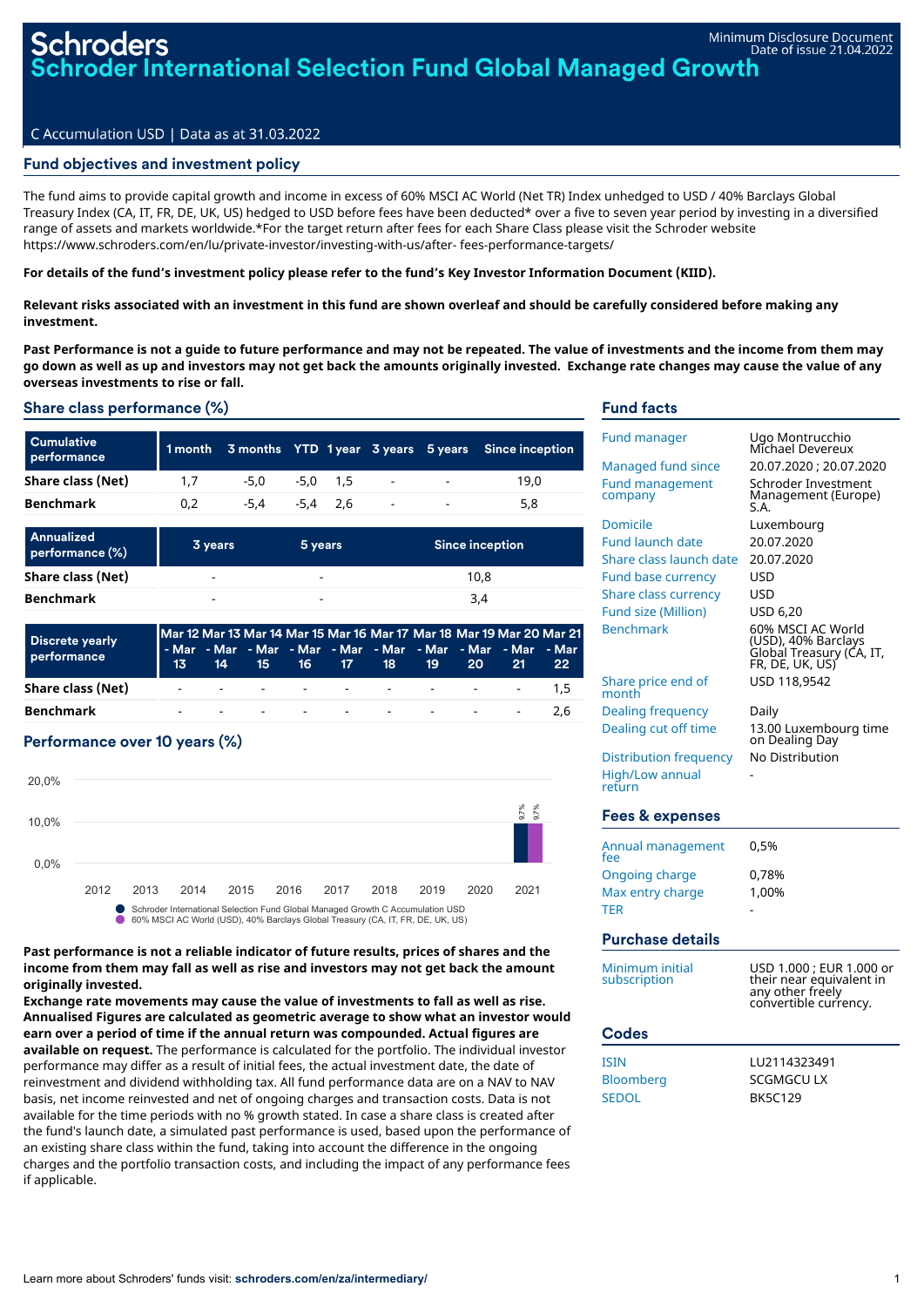## Risk considerations

**Liquidity risk:** In difficult market conditions, the fund may not be able to sell a security for full value or at all. This could affect performance and could cause the fund to defer or suspend redemptions of its shares.

**Performance risk:** Investment objectives express an intended result but there is no guarantee that such a result will be achieved. Depending on market conditions and the macro economic environment, investment objectives may become more difficult to achieve. **Please see the KIID and Prospectus for a full list of risk considerations applicable to this fund.**

### Synthetic risk & reward indicator (SRRI)

### **LOWER RISK** Potentially lower reward **HIGHER RISK** Potentially higher reward



The risk category was calculated using historical performance data and may not be a reliable indicator of the fund's future risk profile. The fund's risk category is not guaranteed to remain fixed. Please see the Key Investor Information Document for more information.

### Asset allocation

Source: Schroders. Top holdings and asset allocation are at fund level.





## Top 10 holdings (%)

| <b>Holding name</b>                   | %       |
|---------------------------------------|---------|
| Total number of holdings              | 2.600,0 |
| S&P 500 Index ETF                     | 17.6    |
| Global Equity Alpha Fund              | 8,5     |
| Global Recovery Equities Fund         | 6,3     |
| FURO Bond Fund                        | 6,0     |
| Global Cities Real Estate Fund        | 5,4     |
| China Local Currency Bond Fund        | 5,0     |
| QEP Global Active Value Equities Fund | 5,0     |
| FTSF All World FTF                    | 5,0     |
| Other                                 | 7.9     |